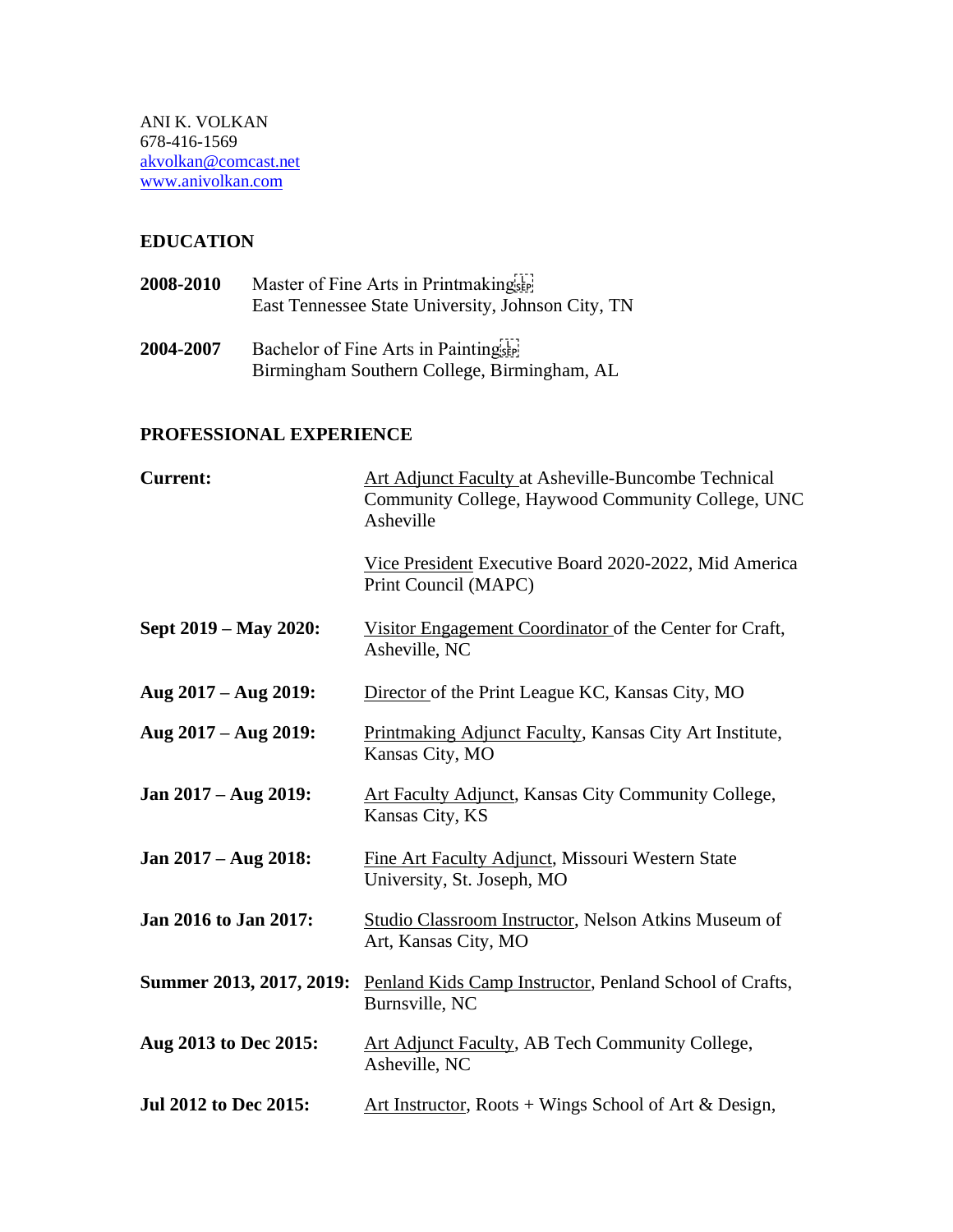Asheville, NC

**Spring 2015:** Art Faculty Adjunct, Warren Wilson College, Asheville, NC

## **GROUP EXHIBITIONS**

| 2022 | "Thrive" UNC Asheville, Asheville NC                                                                                               |
|------|------------------------------------------------------------------------------------------------------------------------------------|
| 2021 | "Print/Imprint: Asheville Print Makers" Piedmont Arts, Martinsville VA                                                             |
|      | "What a Relief" Toe River Arts, Burnsville NC                                                                                      |
| 2020 | "Print as Object" Oklahoma City University Gallery, Oklahoma City, OK<br>curated by Shelley Thorstensen of Printmakers Open Foruem |
|      | "Threaded II" Envision Arts, online art gallery,<br>www.envisionartshow.com                                                        |
| 2019 | "Between Tenses" J.M. Moudy Visual Arts and Communication Building,<br>Texas Christian University, Fort Worth, TX                  |
|      | "Between Tenses" portfolio exhibition, Printmaking Gallery, Tyler School<br>of Art, Temple University, Philadelphia PA             |
| 2018 | "Mid America Print Council Juried Members' Exhibition" Visual Arts<br>Gallery, University of Wyoming, Laramie, WY                  |
|      | "21 <sup>st</sup> International Open" Woman Made Gallery, Chicago, IL                                                              |
|      | "Passage" Fraction Gallery, Kansas City, MO                                                                                        |
|      | "Small Works" Vanessa Lacy Gallery, Kansas City MO                                                                                 |
|      | "Pierced: a portfolio exchange" Southern Graphic Council International<br>conference, Las Vegas, NV                                |
|      | "Piecing: A Southern Graphics International Council Portfolio" The<br>Bascom a center for the Visual Arts, Highlands NC            |
|      | "Pierced", Eichold Gallery, Spring Hill College, Mobile, AL                                                                        |
|      | "Herself" Kansas City Kansas Community College Gallery of Art, Kansas<br>City, KS                                                  |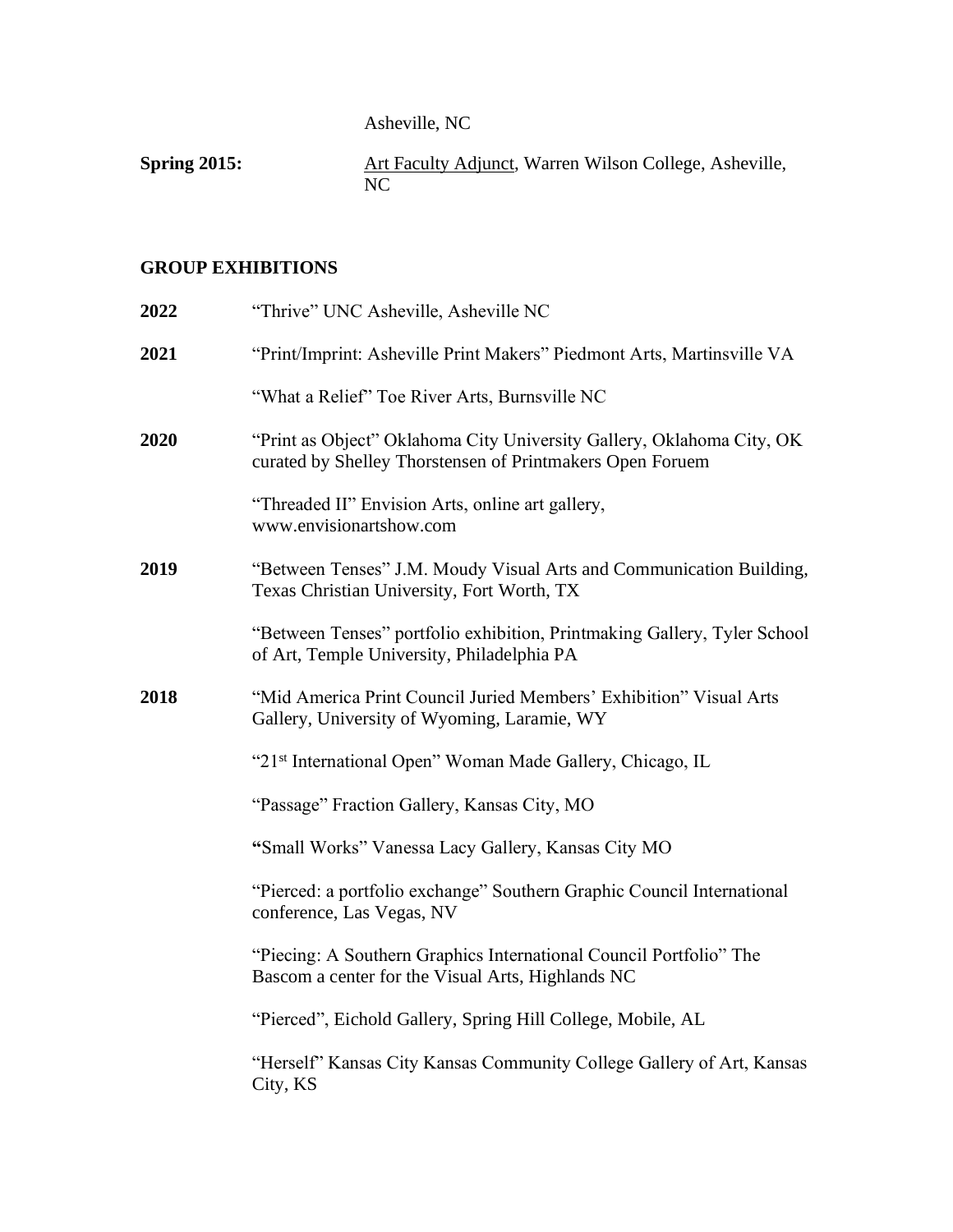| 2017 | "Homeward" TheGallery, Arts University Bournemouth, Bournemouth,<br>UK.                                                                                                                  |
|------|------------------------------------------------------------------------------------------------------------------------------------------------------------------------------------------|
|      | "Homeward: portfolio exchange" Mary A. Chapman Gallery, Kansas State<br>University, Manhattan, KS                                                                                        |
|      | "Homeward: trade print" Printmedia Department Gallery, Concordia<br>University, Montreal, Quebec, Canada                                                                                 |
|      | "Homeward: SGCI portfolio exchange" Ben Bailey Art Gallery, Texas<br>A&M University Kingsville, Kingsville, TX                                                                           |
|      | "Homeward", Melton Gallery, University of Central Oklahoma, Edmond,<br>OK                                                                                                                |
|      | "Inspired by Nature" Potter Art Gallery, Missouri Western State<br>University, St. Joseph, MO                                                                                            |
|      | "Mudras" Leedy Voulkos Art Center, Kansas City, MO                                                                                                                                       |
|      | "Needles and Thread" Gallery One, Ellensburg, WA                                                                                                                                         |
|      | "Displacement & Migration" St. Louis Artists' Guild, St. Louis, MO                                                                                                                       |
|      | "Visions of the Future" Paper Birch Gallery, Kansas City, MO                                                                                                                             |
|      | "Virtual to Physical" Manhattan Graphics Center, New York, NY                                                                                                                            |
| 2016 | "Art Unleashed" The Humane Society of Greater Kansas City, Overland<br>Park, KS                                                                                                          |
| 2014 | "Travel Abroad" a photography exhibition, Holly Library, Asheville, NC                                                                                                                   |
|      | "From Mice to Monsters", 404 Gallery, Brooklyn, NY                                                                                                                                       |
| 2012 | "Meet the Residents", Patton-Malott Gallery, Anderson Ranch Art Center,<br>Snowmass Village, CO                                                                                          |
| 2010 | "Shards: Documenting Genocide", the Therese A. Maloney Art Gallery,<br>Morristown, NJ                                                                                                    |
|      | "Printwork 2010", juried by Asher Miller-Dept. of 19 <sup>th</sup> Century Modern<br>and Contemporary Art at the Metropolitan Museum of Art, The Barrett<br>Art Center, Poughkeepsie, NY |
|      | "Contemporary Exhibition", The Barratt Art Center, Poughkeepsie, NY<br>"Personal History", Creative Divergents, an online showcase and                                                   |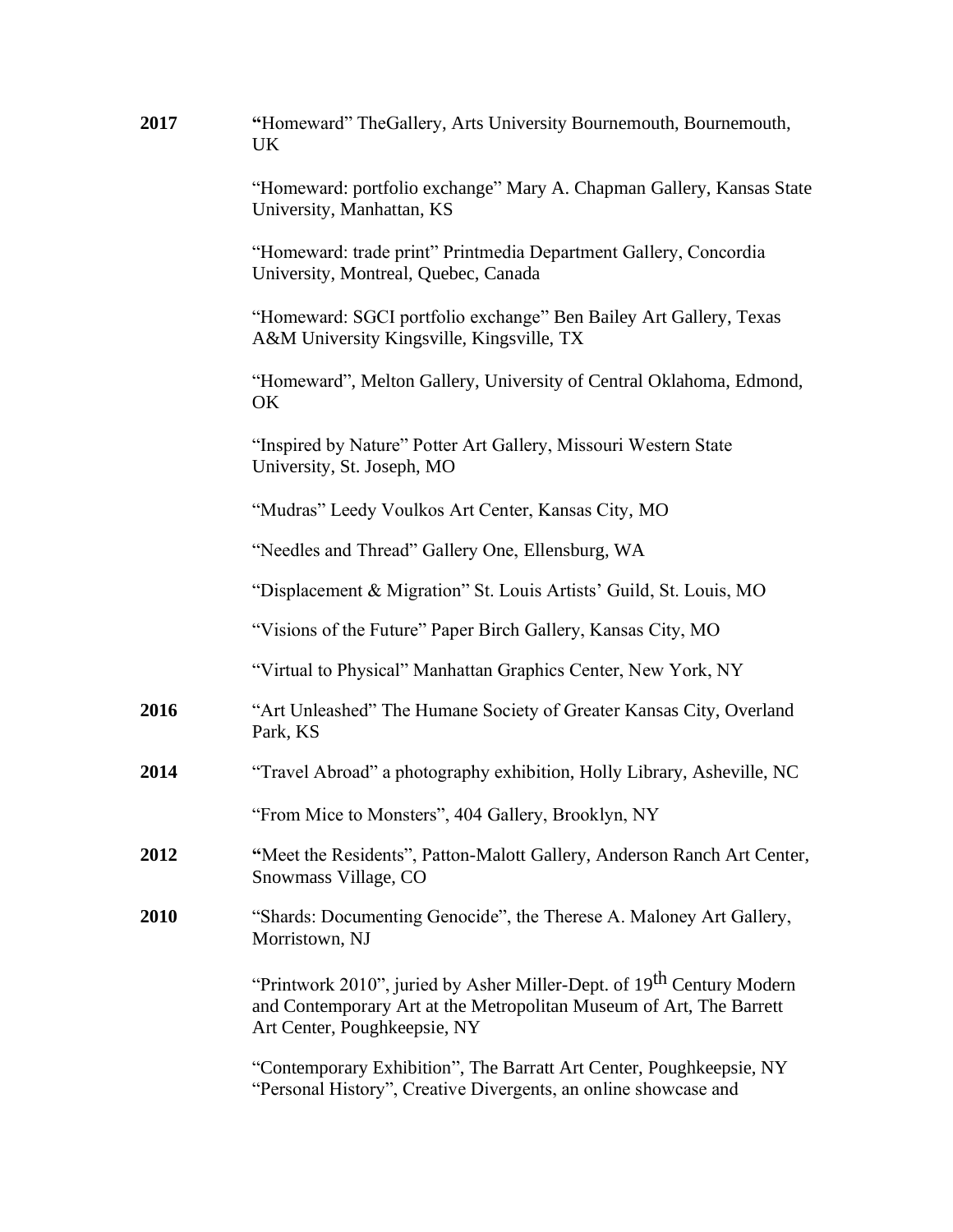competition

"Exposure: A Photography Competition", Artists Wanted, an online showcase and competition

## **SOLO EXHIBITIONS:**

| 2019 | Solo Exhibition, Becco Gallery, Kansas City, MO                                                                                |
|------|--------------------------------------------------------------------------------------------------------------------------------|
|      | Solo Exhibition, Charno Gallery, Kansas City Artist Coalition, Kansas<br>City, MO                                              |
|      | "Once There Was", Vulpes Bastille, Kansas City, MO                                                                             |
| 2010 | "The Door in the Threshold", an MFA Thesis Exhibition, Solcumb<br>Galleries, East Tennessee State University, Johnson City, TN |

## **AWARDS & RESIDENCIES**

| 2021 | <b>Artist Support Grant, North Carolina Arts Council, funding equipment</b><br>purchase and Armenian fairytale & folklore research trip                                                                            |
|------|--------------------------------------------------------------------------------------------------------------------------------------------------------------------------------------------------------------------|
| 2020 | Alternate, Printmaking Residency 2021, Zygote Press, Cleveland OH                                                                                                                                                  |
|      | Artist-in-Residence (cancelled due to COVID 19), Kala Art Institute,<br>San Francisco CA                                                                                                                           |
|      | <b>July Craft Futures Fund</b> grant recipient from the Center for Craft for a<br>craft and comfort food project                                                                                                   |
| 2019 | <b>Resident Artist Chulitna Lodge Research Institute, Port Alsworth, AK</b>                                                                                                                                        |
| 2018 | Honorable Mention, Mid America Print Council juried Exhibition,<br>University of Wyoming School of Art                                                                                                             |
|      | <b>ArtsKC Inspiration Grant:</b> awarded to develop a project investigating<br>how artist run spaces engage their communities                                                                                      |
| 2016 | Fall resident: The Post Contemporary Artist in Residency Program, Troy,<br>NY                                                                                                                                      |
|      | Artist presentation: invited to give a demonstration on innovative print<br>techniques at the 2016 Southern Graphics Council International<br>conference in Portland, OR: Flux: The Edge of Yesterday and Tomorrow |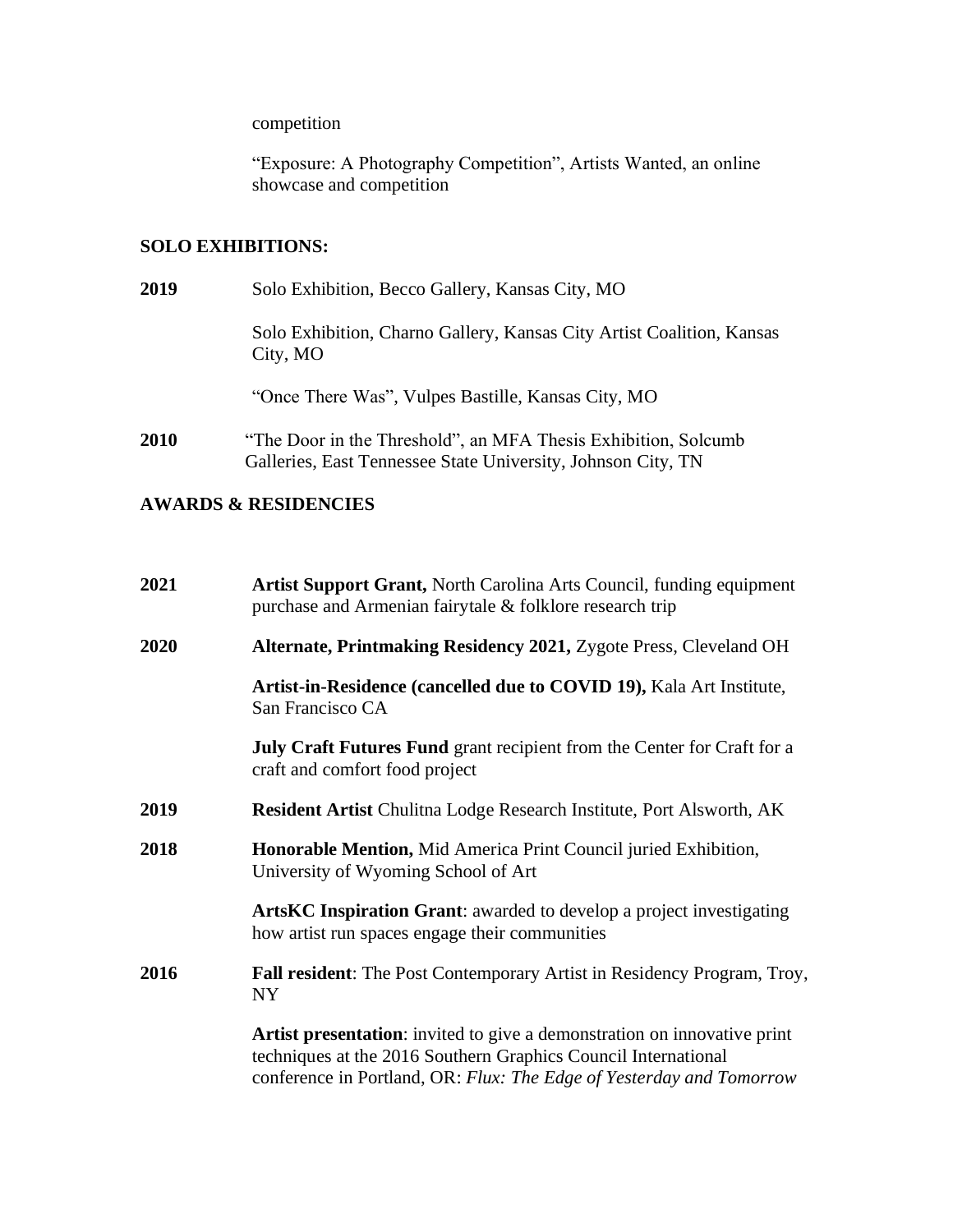| 2012 | <b>Spring resident:, Anderson Ranch Art Center Artist in Residency</b><br>program, Snowmass Village, CO                                                                                                               |
|------|-----------------------------------------------------------------------------------------------------------------------------------------------------------------------------------------------------------------------|
| 2010 | 3 <sup>rd</sup> Place Award: "Printwork 2010", juried by Asher Miller-Dept. of 19 <sup>th</sup><br>Century Modern and Contemporary Art at the Metropolitan Museum of<br>Art, The Barrett Art Center, Poughkeepsie, NY |
| 2009 | <b>Graduate Teaching Assistantship:</b> with East Tennessee State University<br>Department of Art and Design, Johnson City, TN                                                                                        |
| 2008 | Full Graduate Assistantship: with the East Tennessee State University<br>Admissions department, Johnson City, TN                                                                                                      |

# **PRINT EXCHANGES**

| 2022                | "Well-Fed!" Southern Graphics Council International conference: Our<br>Shared Future, organizer Becci Spruill, Madison, Wisconsin                  |
|---------------------|----------------------------------------------------------------------------------------------------------------------------------------------------|
| 2020                | "Printilla", Southern Graphics Council International conference:<br>Puertografico, organizer Kelly Nelson, San Juan, Puerto Rico                   |
| 2019                | "Between Tenses", Southern Graphics Council International conference:<br>Texchange, organizer Beth Sheehan, Dallas, TX                             |
| 2018                | "Pierced" Southern Graphics Council International conference: Altered<br>Landscapes, organizer Grant Benoit, Las Vegas NV                          |
| 2017                | "Preservation" organizer Tressa Jones, Lawrence Arts Center, Lawrence<br><b>KS</b>                                                                 |
|                     | "Homeward" Southern Graphics Council International conference:<br>Terminus, organizer Michael Litzau, Atlanta, GA                                  |
| 2016                | "SGCI Member's Portfolio Exchange" Southern Graphics Council<br>International conference Flux: The Edge of Yesterday and Tomorrow,<br>Portland, OR |
| <b>PUBLICATIONS</b> |                                                                                                                                                    |

| 2019 | Studio Visit Magazine, Volumes 45 & 46                                                          |
|------|-------------------------------------------------------------------------------------------------|
| 2017 | The Hand, A Magazine for Reproduction-Based Arts, Issues 16 & 17                                |
| 2012 | Runner-up, Creative Quarterly: The Journal of Art & Design, Issue $28^{\text{TT}}_{\text{SEP}}$ |